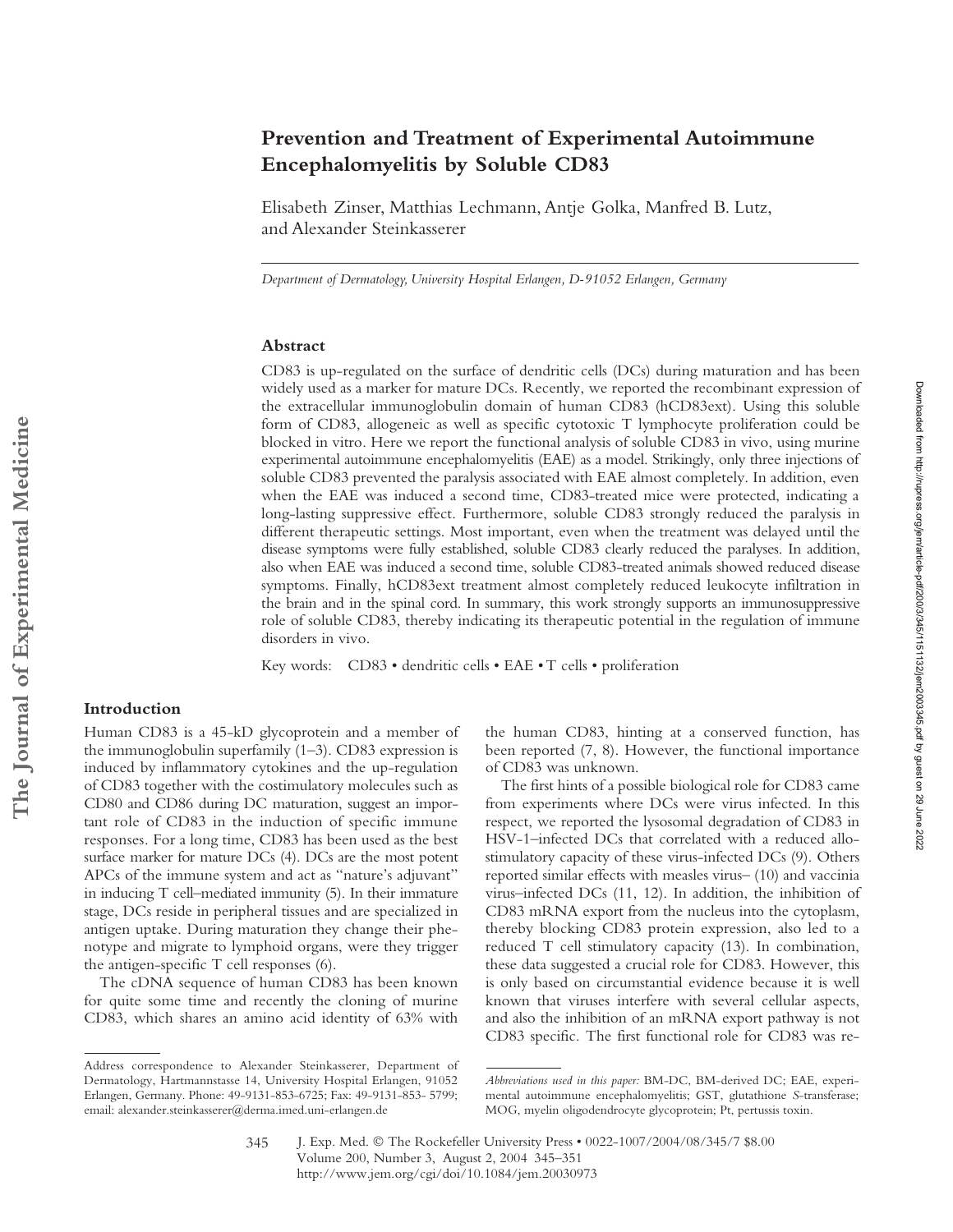ported in vitro using a soluble CD83 molecule. This soluble CD83 protein completely inhibited DC-mediated T cell stimulation in a concentration-dependent manner (3, 14). These data were confirmed by Scholler et al. (15), using a CD83–Ig fusion protein. These findings gain further biological importance when viewed with the fact that a soluble form of CD83 was detected in normal human serum and is also released from in vitro–cultured DCs and B lymphocytes (16). Furthermore, it has been found that the soluble form of CD83 is present at elevated levels in a number of hematological disorders including patients with chronic lymphocytic leukemia and mantle cell lymphoma (17). Furthermore, recently it has been reported that CD83 is essential for the development of CD4 single positive thymocytes, and consequently also for the generation of peripheral  $CD4+T$  cells (18). Indeed, the lack of CD83 resulted in a selective  $75-90\%$  reduction of peripheral CD4<sup>+</sup> T cells. Taken together, the data described above indicate that CD83 plays an important role for T cells as well as for DCs.

Here we investigated the effect of soluble CD83 on the murine experimental autoimmune encephalomyelitis (EAE), a  $CD4^+$  T cell–mediated disease model for the early inflammatory stage of human multiple sclerosis. Interestingly, only three injections of soluble CD83 inhibited the paralysis associated with EAE almost completely. Strikingly, this suppressive effect was also long-lasting because mice in which EAE was induced for a second time were still protected, whereas untreated mice were again strongly paralyzed. Furthermore, soluble CD83 also strongly reduced the paralysis in a therapeutic setting. Finally, hCD83ext treatment almost completely reduced  $CD45<sup>+</sup>$  cell infiltration in the brain and in the spinal cord.

#### **Materials and Methods**

*Allogeneic T Cell Proliferation.* BM-derived DCs (BM-DCs) were generated from C57BL/6 mice as described previously (19). In Brief, BM cells were seeded at a density of  $2 \times 10^{6}/10$  ml in R10 cell culture medium. R10 culture medium was composed of RPMI 1640 (GIBCO BRL) supplemented with 100 U/ml penicillin (Sigma-Aldrich), 100  $\mu$ g/ml streptomycin (Sigma-Aldrich), 2 mM L-glutamine (Sigma-Aldrich), 50 µM 2-mercaptoethanol (Sigma-Aldrich), and 10% heat-inactivated FCS (PAA Laboratories GmbH). GM-CSF supernatant (1:10) from a cell line transfected with the murine GM-CSF gene was used to obtain mature DCs. At day 10 of the BM-DC culture,  $4 \times 10^6$  T cells, which were purified from pooled BALB/c lymph node cells, were seeded together with titrated numbers of BM-DCs into a 96-well flat-bottom plate (Falcon) for 72 h. BM-DCs were preincubated with different concentrations of the soluble human CD83 molecule (hCD83ext) or the murine CD83–Ig (mCD83–Ig) fusion protein (Biocarta). Glutathione *S*-transferase (GST) was used as negative control. Cell cultures of this allogeneic MLR were then pulsed with 1  $\mu$ Ci/well [<sup>3</sup>H]methyl-thymidine (Amersham Biosciences) overnight for 16 h. The plates were harvested with an IH-110 harvester (Innotech) and filters were counted in a 1450 Microplate Counter (Wallac).

*EAE Induction and Treatment with hCD83ext.* Female C57Bl/6 mice (Charles River Laboratories) were immunized s.c. with 50 g myelin oligodendrocyte glycoprotein (MOG) peptide 35–55

(Sigma-Genosys) in 50  $\mu$ l H<sub>2</sub>O emulsified in 50  $\mu$ l CFA that was enriched with 10  $\mu$ g/ml *Mycobacterium tuberculosis* (H37Ra; Difco/BD Biosciences) at day 0 to induce EAE. In addition, 200 ng pertussis toxin (Pt; List/Quadratech) was administered i.p. at days 0 and 2. EAE paralysis of mice was scored as follows: 0, no disease; 1, tail weakness; 2, paraparesis; 3, paraplegia; 4, paraplegia with forelimb weakness; 5, moribund or dead animals. Soluble hCD83ext (100  $\mu$ g/injection) was injected i.p. on days -1, 1, and 3. One group of mice received BSA (100  $\mu$ g/injection of Pentex-BSA; Bayer) as control protein. In the control group, the EAE was induced without any treatment. Three mice were treated in each group. In the therapeutic setting, soluble hCD83ext was administered at different time points after the EAE induction (day 3, 10, or 17), and was then given more often (every second day or every day; see Fig. 5, A–C).

The statistical significance of differences in clinical index (day 21) between groups was analyzed using Student's *t* test. Significance was accepted if  $P < 0.05$ .

*Restimulation.* 30, or alternatively 60, d after immunization of mice with MOG, spleens were removed for restimulation assays. Cells were cultured in HL-1 serum-free medium supplemented with 100 U/ml penicillin (Sigma-Aldrich), 100  $\mu$ g/ml streptomycin (Sigma-Aldrich), 2 mM l-glutamine (Sigma-Aldrich), and 50 M 2-mercaptoethanol (Sigma-Aldrich). MOG-specific cells were analyzed by incubating  $4 \times 10^5$  spleen cells with different concentrations of MOG peptide in 200  $\mu$ l HL-1/well in a 96well tissue culture plate. Additionally, as a control,  $4 \times 10^5$  spleen cells were stimulated with 500 U/ml IL-2 (Proleukin). As a negative control, unstimulated cultures were used. After 72 h, cultures were pulsed with 0.4 Ci/mmol [3H]thymidine (TRA-20; Amersham Biosciences). 12 h later, thymidine incorporation was measured using a microplate counter (Wallac).

*Cytokine Assays.* To determine the ex vivo cytokine production, harvested splenocytes (day 12, 30, or 60) were stimulated with different concentrations of the MOG peptide. Culture supernatants were taken after 96 h and tested (either immediately or after freezing) using commercially available sandwich ELISA kits for INF- $\gamma$ , IL-2, IL-4, and IL-10 (BD Biosciences).

*Neuropathology.* For visualization of inflammatory infiltrates, brains and spinal cords from mice (day 12 after EAE induction) were removed, fixed in liquid nitrogen, and stored at  $-80^{\circ}$ C. Sections were cryoprotected in Tissue-Tek® (Sakura) and sliced sequentially with a thickness of 7  $\mu$ m with a cryotome (Kryocut CM 2000; Leica). Acetone-fixed cryostat sections were stained with Mayer's hemalaun solution (Merck) and examined by light microscopy (Leica). Immunohistological staining was performed using an immunoperoxidase detection system in a wet chamber. Acetone-fixed sections were incubated in PBS. Endogenous peroxidase was blocked by incubating sections in  $3\%$  H<sub>2</sub>O<sub>2</sub>. The primary antibody was an anti–mouse CD45 antibody (clone 30G12; provided by L. Sorokin, Lund University, Lund, Sweden). As secondary antibody, biotinylated goat anti–rat IgG and streptavidin horseradish peroxidase (Biocare Medical) were used. To visualize antigens, sections were incubated with AEC Chromogene Substrate (Vector Laboratories), mounted in Aqua Tex (Roth), and covered with a coverslip.

## **Results**

*Inhibition of DC-mediated Murine Allogeneic T Cell Proliferation Using Human or Murine CD83.* To test whether or not soluble human CD83 is able to inhibit murine DC-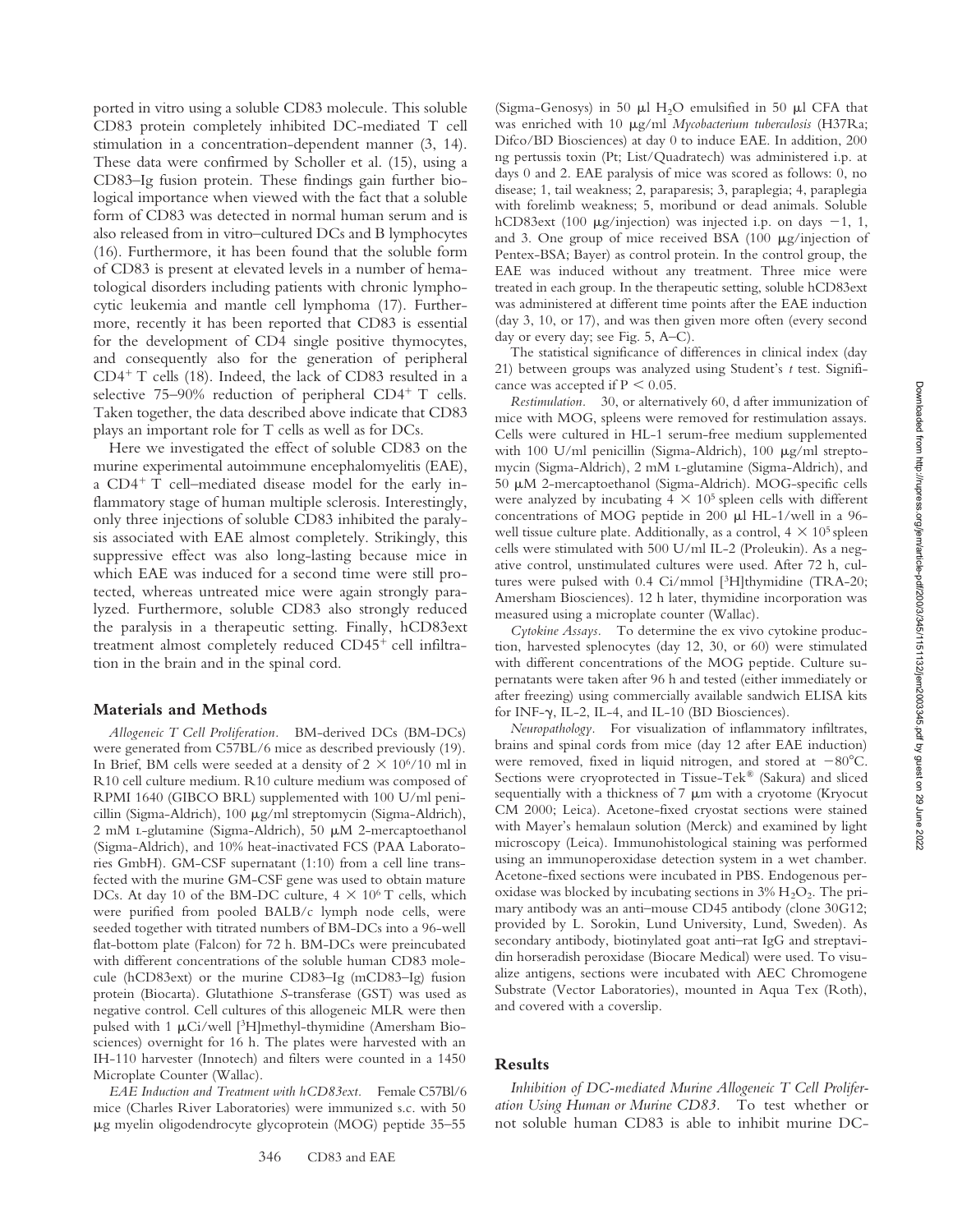

Figure 1. Soluble human CD83 as well as murine CD83-Ig inhibit murine allogeneic T cell proliferation.  $4 \times 10^6$  T cells were seeded together with titrated numbers of BM-DCs into a 96-well flat-bottom plate for 72 h. BM-DCs were preincubated with different concentrations of the soluble human CD83 molecule (hCD83ext) or the murine CD83–Ig (mCD83–Ig) fusion protein. Cell cultures of this allogeneic MLR were then pulsed with  $1 \mu$ Ci/well [<sup>3</sup>H]methyl-thymidine for 16 h. The plates were harvested and the filters were counted. The data show that human (hCD83ext) as well as murine CD83 (mCD83–Ig) completely block murine T cell proliferation. GST, which was purified in the same way as hCD83ext, was used as a control protein. These experiments were performed at least five times. Data presented here represent a typical experiment.

mediated T cell proliferation, hCD83ext was compared with the murine CD83–Ig fusion protein. On day 10 of culture, mouse BM-DCs were either incubated with hCD83ext or with the mCD83Ig, and their stimulatory capacity was tested in an allogeneic MLR. As shown in Fig. 1, both the human as well as the murine CD83 molecule were able to completely abrogate allogeneic murine T cell proliferation, suggesting a similar functional capacity. In contrast, DCs cultured in the presence of GST (as negative control) did not suppress T cell proliferation. These results clearly show that one can use soluble human CD83 to inhibit murine DC-mediated T cell responses.

*Soluble CD83 Inhibits EAE In Vivo.* The murine EAE model was used to determine the influence of hCD83ext in vivo. Therefore, we injected hCD83ext (100 µg/i.p. injection) on day  $-1$ , 1, and 3, and EAE was induced on day 0 by injecting MOG/Pt, with a second injection of Pt on day 2. Strikingly, hCD83ext almost completely inhibited the MOG-induced paralysis, whereas BSA-treated and untreated control mice developed strong paralysis, reaching a maximum level at days 18–24 (Fig. 2 A, left). Furthermore, when EAE was induced for a second time on day 28, hCD83ext-treated mice were still completely protected, whereas BSA-treated and untreated mice developed paralysis symptoms once again (Fig. 2 A, right). This strongly suggests that the inhibitory effects induced by soluble CD83 are long-lasting in vivo.

*The Inhibitory Effect of Soluble CD83 Is Dose Dependent.* To establish whether or not this inhibitory effect is dose dependent, different concentrations of soluble CD83 were administered. As shown in Fig. 2 B, the effect of soluble CD83 is clearly dose dependent. The best inhibition was clearly observed at a concentration of 100  $\mu$ g/injection. No inhibition was observed at a dose of 10  $\mu$ g/injection, whereas  $50 \mu g/injection$  showed an intermediate effect.



Figure 2. Three doses of soluble CD83 protect mice from EAE. (A, left) 100  $\mu$ g hCD83ext (or BSA as control) were injected i.p. on days -1, 1, and 3. EAE was induced by s.c. injection of MOG peptide emulsified in CFA enriched with *M. tuberculosis* at day 0 as described in Materials and Methods. In addition, 200 ng Pt was administered i.p. on days 0 and 2. hCD83ext almost completely inhibited the paralysis. In contrast, BSAtreated and untreated mice developed strong disease symptoms. (A, right) On day 28, EAE was induced a second time by immunizing the mice with MOG peptide as described above. Strikingly, mice which were treated only three times with hCD83ext were completely protected, whereas untreated and BSA-treated mice were paralyzed. (B) Inhibitory effect is dose dependent. hCD83ext was administered at three different doses. The best inhibition was observed at a dose of  $100 \mu g$ /injection  $(P < 0.05)$ . These experiments were performed at least five times. Data presented here represent a typical experiment. n, total number of animals used in this particular experiment; nap, total number of animals with paralysis in this particular experiment; hcs, highest clinical score observed in this particular experiment; do, day of onset.

*Soluble CD83-treated Mice Show a Strongly Inhibited Cytokine Production and a Reduced T Cell Proliferation.* To gain mechanistic insights into the inhibitory effects of soluble CD83, spleens were removed from treated and untreated mice on days 12, 30 (Fig. 2 A, 1. EAE), and 60 (Fig. 2 A, 2. EAE), and spleen cells were restimulated with MOG peptide at different concentrations for 72 h to determine their cytokine production and their antigen-specific proliferation. As shown in Fig.  $3$  A, IFN- $\gamma$  production was strongly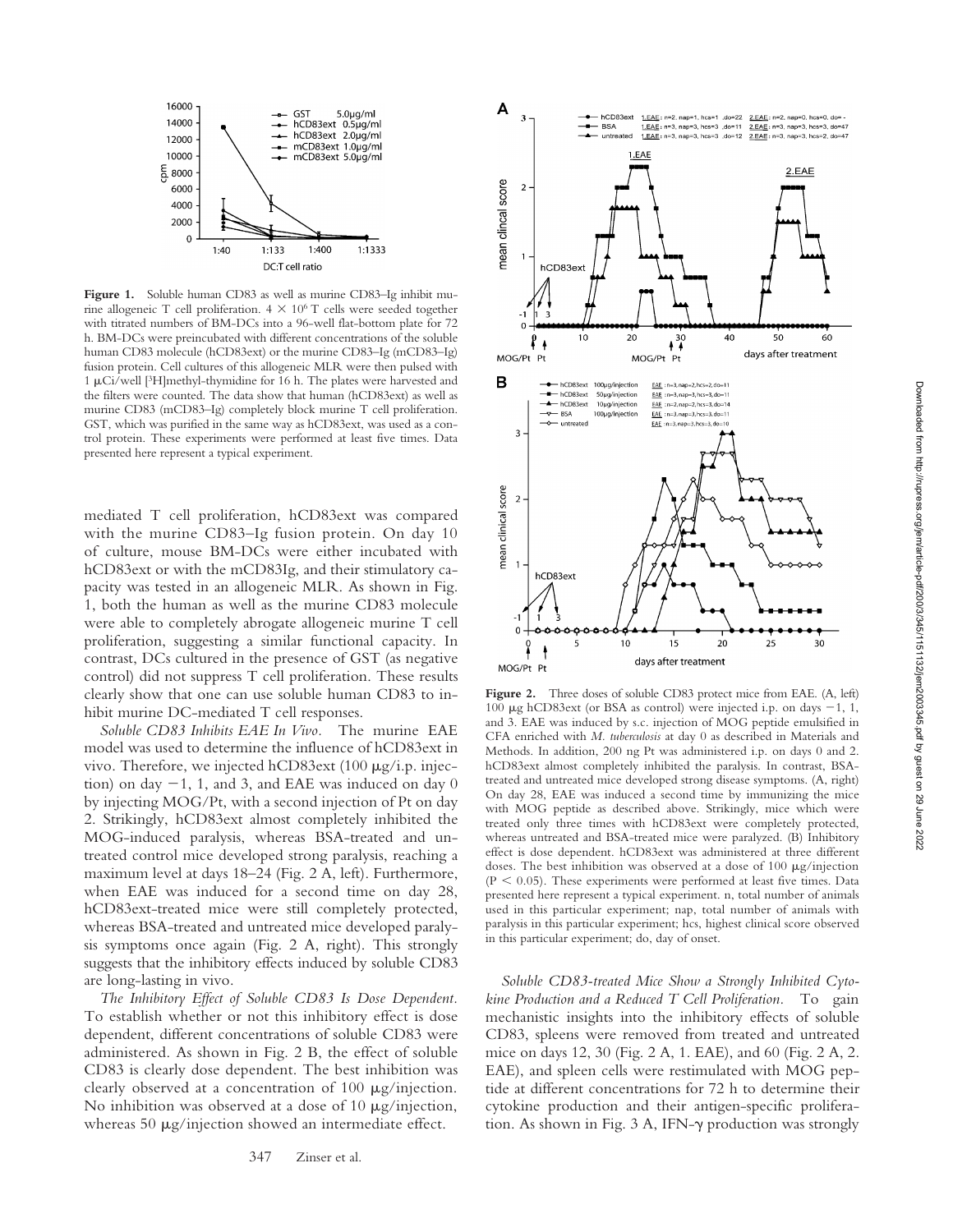

**Figure 3.** Soluble CD83 inhibits cytokine production and restimulation. To determine the ex vivo cytokine production, splenocytes, derived from hCD83ext-treated, BSA-treated, or untreated mice, where EAE was induced once, were harvested on day 12. MOG-specific cells were analyzed by incubating  $4 \times 10^5$  spleen cells with different concentrations of MOG peptide as described in Materials and Methods. Culture supernatants were taken after 96 h and analyzed. (A) hCD83ext-treated cells are strongly inhibited in their IFN- $\gamma$  production. (B) Restimulation of spleen cells, harvested on day 30 and derived from hCD83 ext-treated, BSA-treated, or un-treated mice, where EAE was induced once. MOG-specific cells were analyzed by incubating  $4 \times 10^5$  spleen cells with different concentrations of MOG peptide as described in Materials and Methods. Spleen cells derived from hCD83ext-treated mice show a clearly reduced proliferation. Additionally, as a control,  $4 \times 10^5$  spleen cells were stimulated with 500 U/ml IL-2. Also, hCD83ext-treated cells are still able to proliferate in response to IL-2 (see inset at right). (C and D) Ex vivo cytokine production of these day 30 harvested splenocytes. (C) hCD83ext-treated cells are strongly inhibited in their IFN- $\gamma$  production. (D) Also, the IL-10 production is clearly reduced. (E) Restimulation of spleen cells harvested on day 60 and derived from hCD83ext-treated, BSAtreated, or untreated mice, where EAE was induced twice. hCD83ext-treated mice show reduced proliferation capacity. They also poorly proliferate in response to IL-2 (see inset at right). (F and G) Ex vivo cytokine production of these day 60 harvested splenocytes. (F) IFN- $\gamma$  production is strongly inhibited. (G) The same is true for the IL-10 production. These experiments were performed at least three times. Data presented here represent a typical experiment.

reduced in hCD83-treated mice (harvested on day 12). IL-2, IL-4, and IL-10 levels were very low  $(<$  40 pg/ml) or under the detection limit (not depicted).

Next, the proliferation capacity of day 30 harvested and then restimulated cells was analyzed. As shown in Fig. 3 B, the proliferation capacity of cells derived from hCD83exttreated animals, where the EAE was induced only once, is clearly reduced when compared with BSA-treated or untreated mice. Interestingly, however, hCD83ext-treated spleen cells still proliferated in response to IL-2, indicating that soluble CD83 does not induce a complete deletion of T cells in general (Fig. 3 B, inset). Next, the cytokine production of these day 30 restimulated cells was analyzed. As shown in Fig. 3 C, IFN- $\gamma$  production was strongly reduced in hCD83-treated mice. The same was true for the IL-10 production (Fig. 3 D), indicating that soluble CD83 does not induce IL-10–producing regulatory T cells. IL-2 and

IL-4 production was again very low  $(<$  40 pg/ml) or undetectable (not depicted).

Next, spleen cells harvested on day 60 and derived from animals in which EAE was induced for a second time, were restimulated in vitro. Poor, reduced proliferation could be observed for all conditions, and hCD83ext-treated cells responded to a much lesser degree to IL-2 (Fig. 3 E). Also in these experiments, cells derived from CD83-treated animals produced much less IFN- $\gamma$  and IL-10 (Fig. 3, F and G). As seen before, IL-2 and IL-4 production was very low  $(<$ 40 pg/ml) or not detectable (unpublished data), indicating that soluble CD83 does not lead to a skewing of the MOG-specific immune response from a Th1 cell to a Th2 cell response during the memory phase.

*Soluble CD83 Inhibits CD45 Cell Infiltrates in the Brain and the Spinal Cord.* To investigate the effect of soluble CD83 on pathologic expression of EAE during the acute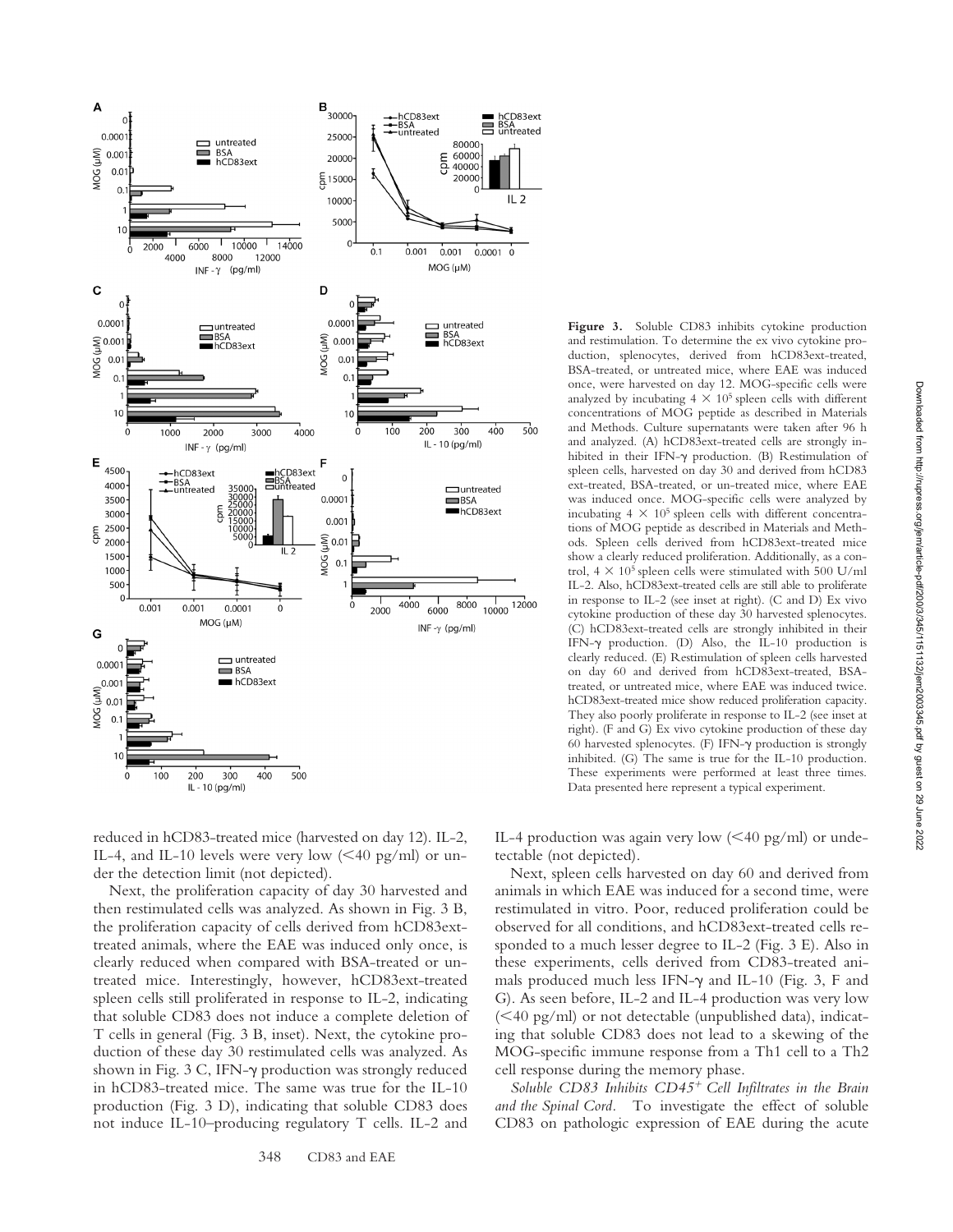

Figure 4. Soluble CD83 inhibits CD45<sup>+</sup> cell infiltrates in the brain and the spinal cord. A and D represent naive, untreated mice as a control where EAE was not induced. B and E represent untreated mice where EAE was induced. There is a strong CD45<sup>+</sup> cell infiltrate visible in the brain (B) as well as in the spinal cord (E). In contrast, hCD83ext-treated mice show no or only very minor infiltrations in the brain (C) and the spinal cord (F). Mice were analyzed on day 12 after EAE induction. These experiments were performed at least three times. Data presented here represent a typical experiment.

phase of the disease (day 12), histopathological analyses were performed. As show in Fig. 4, soluble CD83 strongly inhibits  $CD45<sup>+</sup>$  leukocyte infiltration in the brain (Fig. 4 C) as well as in the spinal cord (Fig. 4 F). This was comparable to naive, untreated mice (Fig. 4, A and D). In sharp contrast, mock-treated EAE mice showed strong infiltrates in both the brain (Fig. 4 B) as well as the spinal cord (Fig. 4 E).

*Soluble CD83 Protects Mice from EAE also in a Therapeutic Setting.* In the experimental setting shown in Fig. 2, we clearly demonstrated that soluble CD83 has a great prophylactic potential to inhibit EAE symptoms. To determine whether or not soluble CD83 also has a therapeutic potential, EAE was induced as described above on day 0. However, the administration of soluble CD83 was postponed until day 3 (Fig. 5 A), or even longer until day 10 (Fig. 5 B). Strikingly, in both cases, soluble CD83 clearly reduced the paralysis when compared with the control animals. Furthermore, to "mimic" realistic therapeutic circumstances, treatment with soluble CD83 was delayed until day 17, i.e., when disease symptoms were fully established, and was then applied every day until day 24. As shown in Fig. 5 C, left, soluble CD83 clearly reduced the disease symptoms. In addition, EAE was induced a second time by immunizing the mice with MOG peptide on day 30. Strikingly, mice that were pretreated with soluble CD83 from day 17 until 24 showed strongly reduced disease symptoms when compared with BSA-treated and untreated mice (Fig. 5 C, right).

#### **Discussion**

DCs act as "nature's adjuvant" in inducing T cell–mediated immunity. However, to induce potent immune responses, DCs have to mature. During this maturation step, CD83 is rapidly up-regulated together with the costimulatory molecules CD80 and CD86. Although CD83 is strongly up-regulated on mature DCs, the function of this molecule was not known. To elucidate the mode of action of CD83, we previously reported the recombinant expression of the extracellular Ig domain of human CD83 (14, 20). Using this soluble CD83 molecule, we could show that DC-mediated T cell stimulation is completely abrogated in vitro (3, 14, 21). Furthermore, when soluble CD83 was added to immature DCs, it inhibited DC maturation and even when soluble CD83 was added to already fully matured DCs, it still led to a down-modulation of CD83 itself and to a block of T cell stimulation. These data strongly indicated a functional role for CD83 in DC biology.

Here we report the function of soluble CD83 in vivo using the murine EAE as a model disease for the early inflammatory stage of human multiple sclerosis. First, we showed that soluble, human CD83 is also able to inhibit murine T cell stimulation in vitro*.* Both human and murine CD83 molecules blocked allogeneic murine T cell stimulation in a concentration-dependent manner (Fig. 1), thus a similar mode of action has been postulated for both CD83 molecules. Consequently, human soluble CD83 was used for the mouse in vivo studies.

Strikingly, only three injections of soluble CD83 inhibited the EAE symptoms almost completely (Fig. 2 A). This effect was concentration dependent (Fig. 2 B). The effect was even more pronounced when the EAE was induced for a second time in the same mice. In this case, the soluble CD83-treated mice were completely protected, whereas control mice were once again paralyzed. This indicated a long-lasting effect of soluble CD83, which is unlikely to be purely due to the presence of CD83. Thus, the stimulatory capacity of antigen-specific spleen cells was analyzed in pep-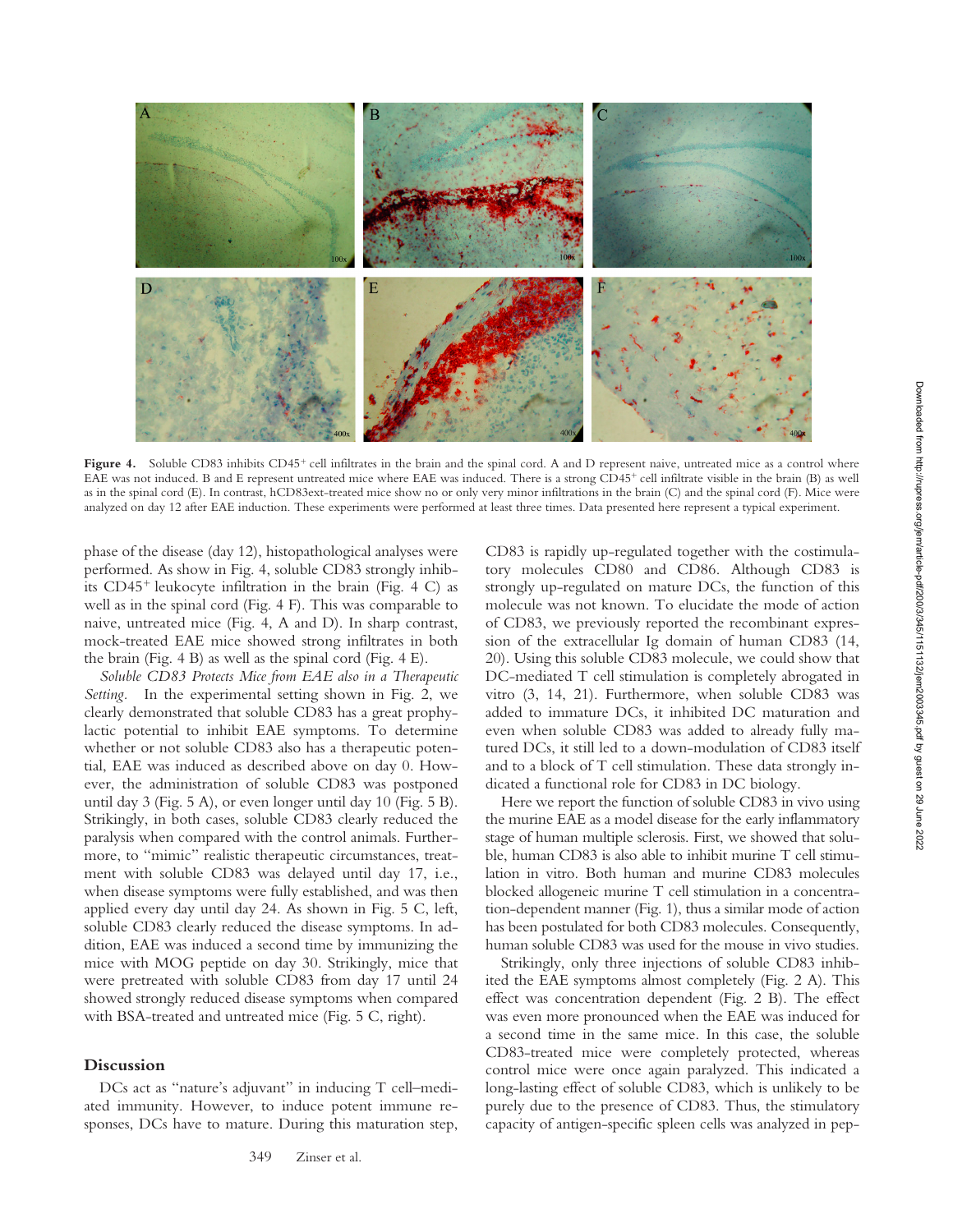

Figure 5. Soluble CD83 also protects mice from EAE in a therapeutic setting. (A) EAE was induced as shown in Fig. 2. Starting from day 3, 100 g hCD83ext (or BSA as control) was injected i.p. every second day until day 29. hCD83ext almost completely inhibited the paralysis. ( $P < 0.05$ ). In contrast, BSA-treated animals and untreated mice developed strong disease symptoms. (B) EAE was induced as described above, however,

350 CD83 and EAE

tide-specific restimulation assays. After the first EAE induction, there was a clear reduction of MOG-specific proliferation in the CD83-treated animals (Fig. 3 B). However, these cells were not deleted because they still responded to IL-2, although more weakly than when compared with cells derived from BSA-treated or untreated animals. Similarly, MOG-specific restimulation, after the induction of the second EAE, was also reduced in cells derived from CD83 treated animals when compared with control cells (Fig. 3 E). However, all cells, whether treated or untreated, responded to a much lower degree after the second EAE induction when compared with the restimulation after the first EAE induction. A clear difference was, however, observed when CD83-treated cells were restimulated with IL-2. In this case, CD83-treated cells responded rather poorly when compared with BSA-treated or untreated cells, indicating that those cells might be deleted. However, no signs of deletion were observed as judged from in vitro assays (14). Nevertheless, we cannot exclude partial deletion in vivo.

Furthermore, the cytokine production of these restimulated cells was analyzed, and a strong reduction of IFN- $\gamma$ production could be observed in CD83-treated animals after the first EAE induction (Fig. 3, A and C). This effect was even more pronounced after the second EAE induction (Fig. 3 F). A similar reduction was observed for the IL-10 production, excluding the induction of IL-10–producing Tr1 cells. (Fig. 3, D and G). IL-2 production was very low  $\left($  < 40 pg/ ml) or undetectable in all samples. IL-4 production was also very low (40 pg/ml) or undetectable in all samples and thus, a shift to Th2 cell polarization can be excluded as a mechanism of tolerogenic immune deviation. Taken together, these data clearly show that proliferation, IFN- $\gamma$ , and IL-10 productions are inhibited in CD83-treated mice. Thus, the Th1 cell–specific immune response, responsible for the EAE-associated disease symptoms, has been suppressed. Taken together, none of the classical T cell tolerance mechanisms seem to be involved in the immunosuppression mediated by soluble CD83. However, this has to be further analyzed in detail and will be the topic of a different study. The striking effect observed in the initial experiments with three prophylactic applications of soluble CD83, which prevented the EAE symptoms, was very encouraging. Thus,

hCD83ext treatment started only on day 10 and was then given every day until day 24. Again soluble CD83 strongly reduced the paralysis in this therapeutic setting  $(P < 0.05)$ . BSA-treated animals and untreated mice developed strong disease symptoms. These experiments were performed at least three times. Data presented here represent a typical experiment. (C) Treatment with soluble CD83 was delayed until day 17, when disease symptoms were fully established, and was then applied every day until day 24. Soluble CD83 clearly reduced the paralysis ( $P < 0.05$ ). In contrast, BSA-treated animals and untreated mice developed strong, longer-lasting symptoms. On day 30, EAE was induced a second time by immunizing the mice with MOG peptide as described above. Strikingly, mice that were pretreated with hCD83ext from day 17 until 24 showed reduced disease symptoms, whereas untreated animals and BSA-treated mice showed strong disease symptoms. These experiments were performed three times. Data presented here represent a typical experiment. n, total number of animals used in this particular experiment; nap, total number of animals with paralysis in this particular experiment; hcs, highest clinical score observed in this particular experiment; do, day of onset.